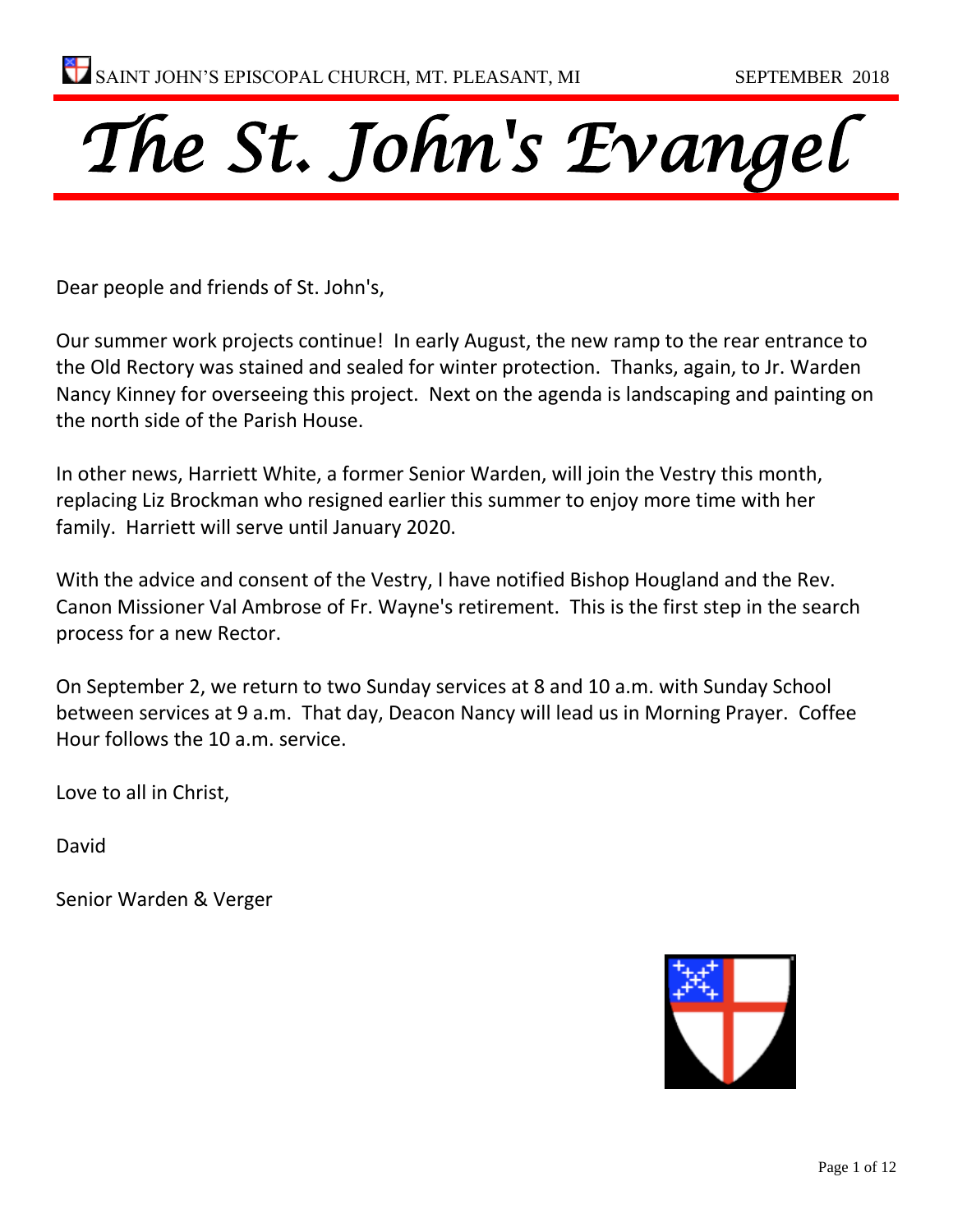## SAINT JOHN'S EPISCOPAL CHURCH, MT. PLEASANT, MI SEPTEMBER 2018



**Remember Our Homebound Members** Stop by to visit or drop a card to our parish members who are homebound.

**Alma Dickerson** 461 E. Wing Rd., Mt. Pleasant 772-2516.

**Al Neal** Maplewood, 1945 Churchill Blvd. Mt. P - 773-6172

### **Forrest Robinson**

Green Acres, 1805 E. Remus Rd. Room 205Mt. P. The Facility, 772-3456

### **St. John's Prayer Group**

The 16 members of the Prayer Group offer petitions daily for the church and for specific requests. All parishioners are welcome to become members of



the Prayer Group or to submit requests by calling Sandy Wood, 773-9326, Martha Rarick, 773-7510, or the church office at 773-7448.



### **Home Communion**

Just a reminder: you should let the parish office know if you are ill and wish to receive communion or a visit from either the clergy or a Lay Eucharistic Minister.



| David Shirley            |                |
|--------------------------|----------------|
| <b>Matthew Blackburn</b> | 4              |
| Lydia Bloem              | $\overline{4}$ |
| Emma Dingman             | $\overline{4}$ |
| <b>Clancy DeLong</b>     | 5              |
| Meg (Shirley)<br>ennett  | 7              |
| Nel (Shirley) Boose      | $\overline{7}$ |
| Laura Cochrane           | 10             |
| <b>Christine Dyer</b>    | 15             |
| Joan Salmonsen           | 16             |
| Dawn (Dingman) Hall      | 17             |
| <b>Sharon Bolton</b>     | 20             |
| Elizabeth Brockman       | 20             |
| Carol Lauffer            | 26             |
| <b>Frank Benn</b>        | 29             |
|                          |                |

# **HAPPY ANNI**

| Charles & Doris Sherwood     |    |  |
|------------------------------|----|--|
| Dean & Lonnie McDuff         | 9  |  |
| Randi & Lynne L"Hommedieu 11 |    |  |
| Gordon Bloem &               |    |  |
| <b>Nancy Parshall</b>        | 13 |  |
| Don & Jan Schurr             | 18 |  |
| Tom & Mary Ellen Cochrane    | 28 |  |
|                              |    |  |

### **Parish House Kitchen Linens**

If you took the kitchen towels and dish cloths home to wash after Coffee Hour, we do appreciate that! However…you need to remember to return them to the kitchen as soon as you can! We want to be sure that

our next Hosts have fresh, clean linens when they are needed! Thank you!

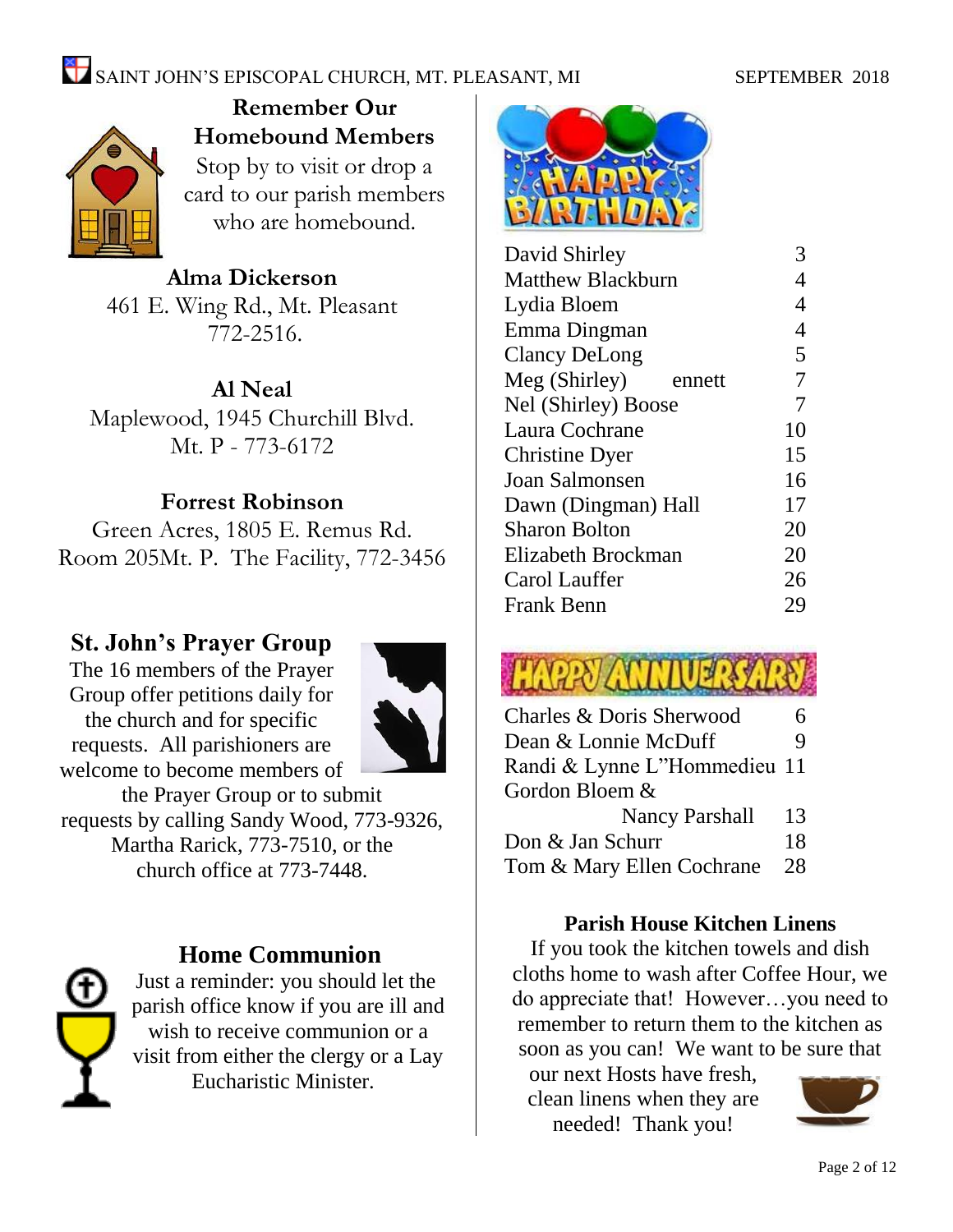### Outside the Tent

We've been home almost a month from our trip to Scotland and England, a final hurrah of visiting friends we've made, and cities we've come to know, during the past 45 years. It was a wonderful—and arduous—trip. Our friends, of course, are aging at the same rate as we are, and the cities we used to know well have changed at lightning speed. Back in the 70s and 80s few businesses took credit cards. Now, eleven years after our last visit, most everyone, with the exception of a few crusty taxi drivers, takes plastic or a tap on your I-phone. Uber vehicles abound, as do Airbnb flats. The Royal Bank of Scotland, once the epitome of conservative finances, now has numerous branches throughout the UK, and transactions are digital. I booked our hotel rooms online back in the spring, and once we arrived in the UK we suffered the agony of booking train trips digitally. I missed the chatty human being behind the window at the train station!

It is good to be home, back in our comfort zone. Back to a slower rhythm, our luggage stashed away, our clothing and books where they belong. And good to be back at St. John's, with friends whom we have come to know and love. And yet, despite my pleasure at being home, I am conscious that as a parish we are out of our comfort zone. We are uncertain about the weeks and months ahead as we begin our search for a new pastor for this flock. I believe that this congregation has all the gifts needed to venture into this strange new world. And we have other helpers: our canon missioner, our bishop, the national church office. We have members of the congregation, who have walked this road in past years, who can assure us that there is a light at the end of the journey. And we have our Creator, who sent Jesus into the world to lead us in the "paths of righteousness."

God speed to all who will lead us on this journey, and to all of us who hold them in prayer.

Peace, Nancy



**Mark Your Calendar!** Brunch Benefitting the John H. Goodrow Fund Sunday, October 7, 2018, - 9:00 a.m. to 12:00 p.m. - \$15.00 Shepherd Bar and Restaurant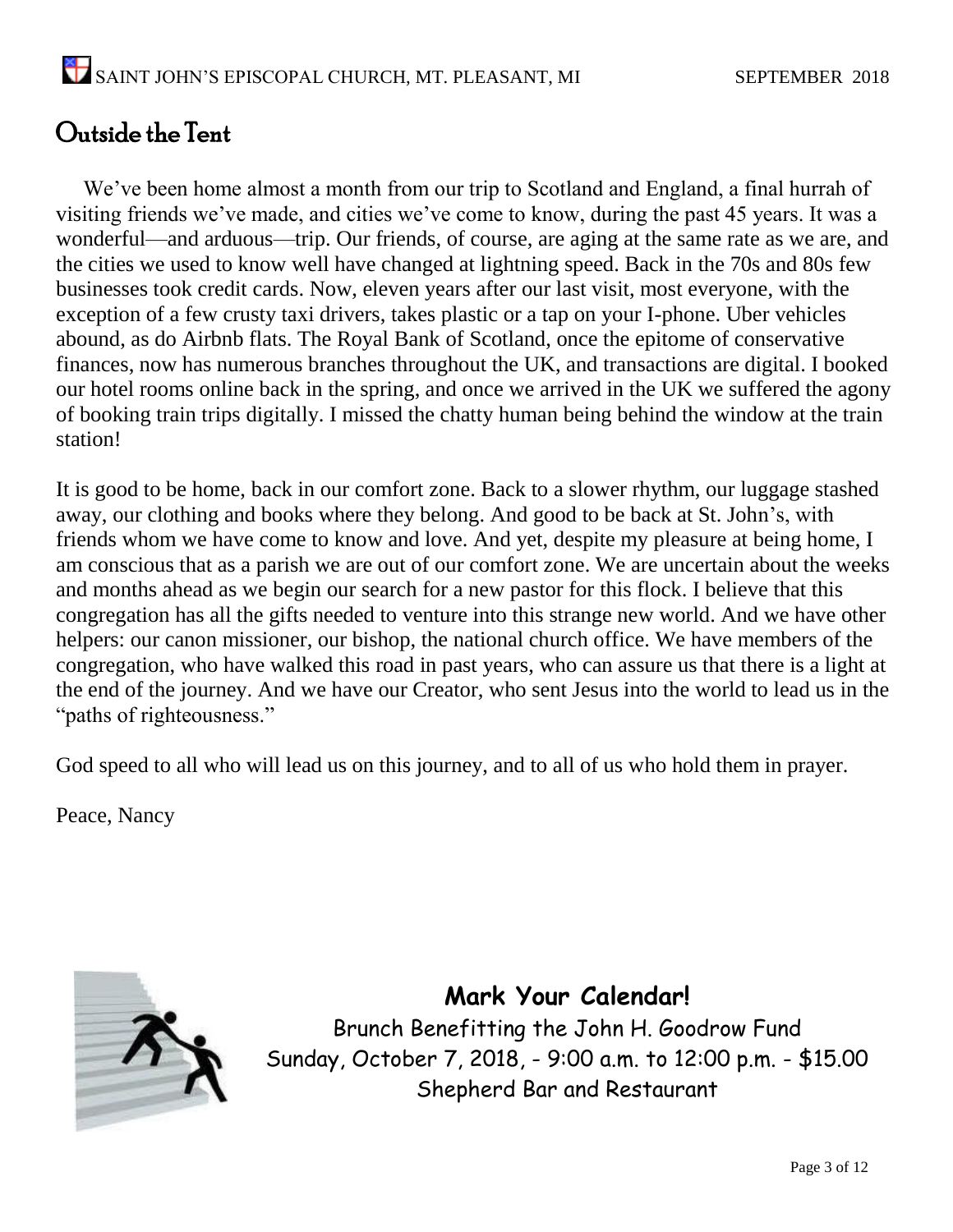# September 2018 Sunday Lay Ministry

| <b>DATE</b>      | <b>LESSONS</b>                         | <b>PRAYERS</b>       | <b>GREETERS</b>              | <b>COFFEE</b><br><b>HOUR</b><br><b>HOSTS</b> | <b>ACOLYTES</b>          | <b>ALTAR</b><br><b>GUILD</b> |
|------------------|----------------------------------------|----------------------|------------------------------|----------------------------------------------|--------------------------|------------------------------|
| September        | 8:00 a.m.                              | 8:00 a.m.            |                              |                                              |                          |                              |
| 2                | <b>Barbara</b>                         | <b>Martha Rarick</b> | Joan Kadler                  | Colin, Anne,                                 | Matthew                  | Pamela                       |
|                  | Sheperdigian                           | 10:00 a.m.           | and                          | and Matthew                                  | Kinney                   | Dingman and                  |
| 15               | 10:00 a.m.                             | Nancy                | Mary Kiesgen                 | Alton                                        |                          | Harriett White               |
| <b>Pentecost</b> | Sandy Wood                             | Hartshorne           |                              |                                              |                          |                              |
|                  | Lectionary: Deuteronomy 4:1-2, 6-9     |                      | Psalm 15                     | James 1:17-27                                | Mark 7:1-8, 14-15, 21-23 |                              |
| September        | 8:00 a.m.                              | 8:00 a.m.            |                              |                                              |                          |                              |
| 9                | <b>Jim Thurston</b>                    | <b>Jim Thurston</b>  | David and                    | Ralph Baber                                  | Emma                     | Pamela                       |
|                  | 10:00 a.m.                             | 10:00 a.m.           | Jennifer                     | and Karen                                    | Dingman                  | Dingman and                  |
| 16               | Anne Hiebert                           | <b>Henry Fulton</b>  | Dingman                      | Varanauskas                                  |                          | Harriett White               |
| <b>Pentecost</b> | Alton                                  |                      |                              |                                              |                          |                              |
|                  | Lectionay Isaiah 35:4-7a               | Psalm 146            | James 2:1-10, [11-13], 14-17 |                                              | Mark 7:24-37             |                              |
| September        | 8:00 a.m.                              | 8:00 a.m.            | Ford and                     | <b>Sharon Bolton</b>                         |                          | Lynne                        |
| 16               | Peg Hicks                              | Peg Hicks            |                              |                                              | <b>Rex Dingman</b>       | L'Hommedieu                  |
| 17               | 10:00 a.m.                             | 10:00 a.m.           | Pamela                       | and Elizabeth                                |                          | and Martha                   |
| <b>Pentecost</b> | <b>Ralph Baber</b>                     | Joan Kadler          | Dingman                      | <b>Brockman</b>                              |                          | Rarick                       |
|                  | Lectionary: Isaiah 50:4-9a             | Psalm 116:1-8        | James 3:1-12                 | Mark 8:27-38                                 |                          |                              |
| September        | 8:00 a.m.                              | 8:00 a.m.            |                              |                                              |                          |                              |
| 23               | <b>Steve</b>                           | Martha Rarick        | David, Nancy,                | Laura                                        | Adam Baker               | Lynne                        |
|                  | <b>Berkshire</b>                       |                      | and Matthew                  | Cochrane and                                 |                          | L'Hommedieu                  |
| 18               | 10:00 a.m.                             | 10:00 a.m.           | Kinney                       | Marcia David                                 |                          | and Martha                   |
| <b>Pentecost</b> |                                        | Mary Kiesgen         |                              |                                              |                          | Rarick                       |
| Lectionary:      | Jeremiah 11:18-20                      | Psalm 54             | James 3:13-4:3, 7-8a         |                                              | Mark 9:30-37             |                              |
| September        | 8:00 a.m.                              | 8:00 a.m.            | Ulana                        |                                              |                          |                              |
| 30               | Barbara                                | Peg Hicks            |                              | Clancy and Pat                               | Matthew                  | Lynne                        |
|                  | Sheperdigian                           |                      | Klymyshyn                    | DeLong                                       | Kinney                   | L'Hommedieu                  |
| 19               | 10:00 a.m.                             | 10:00 a.m.           | and Lynne<br>L'Hommedieu     |                                              |                          | and Martha                   |
| <b>Pentecost</b> | Tom Cochrane                           | Sandy Wood           |                              |                                              |                          | Rarick                       |
|                  | Lectionary: Numbers 11:4-6,10-16,24-29 |                      | Psalm 19:7-14                | James 5:13-20                                | Mark 9:38-50             |                              |
| October          | 8:00 a.m.                              | 8:00 a.m.            |                              |                                              |                          |                              |
| 7                | Jim Thurston                           | Jim Thurston         | Rod Leslie and               | David and                                    | Emma                     | Pamela                       |
|                  | 10:00 a.m.                             | 10:00 a.m.           | Marian Matyn                 | Jennifer                                     | Dingman                  | Dingman and                  |
| 20               | Henry Fulton                           | Nancy                |                              | Dingman                                      |                          | Peg Hicks                    |
| <b>Pentecost</b> |                                        | Hartshorne           |                              |                                              |                          |                              |
|                  | Lectionary: Genesis 2:18-24            | Psalm 8              | Hebrews 1:1-4; 2:5-12        |                                              | Mark 10:2-16             |                              |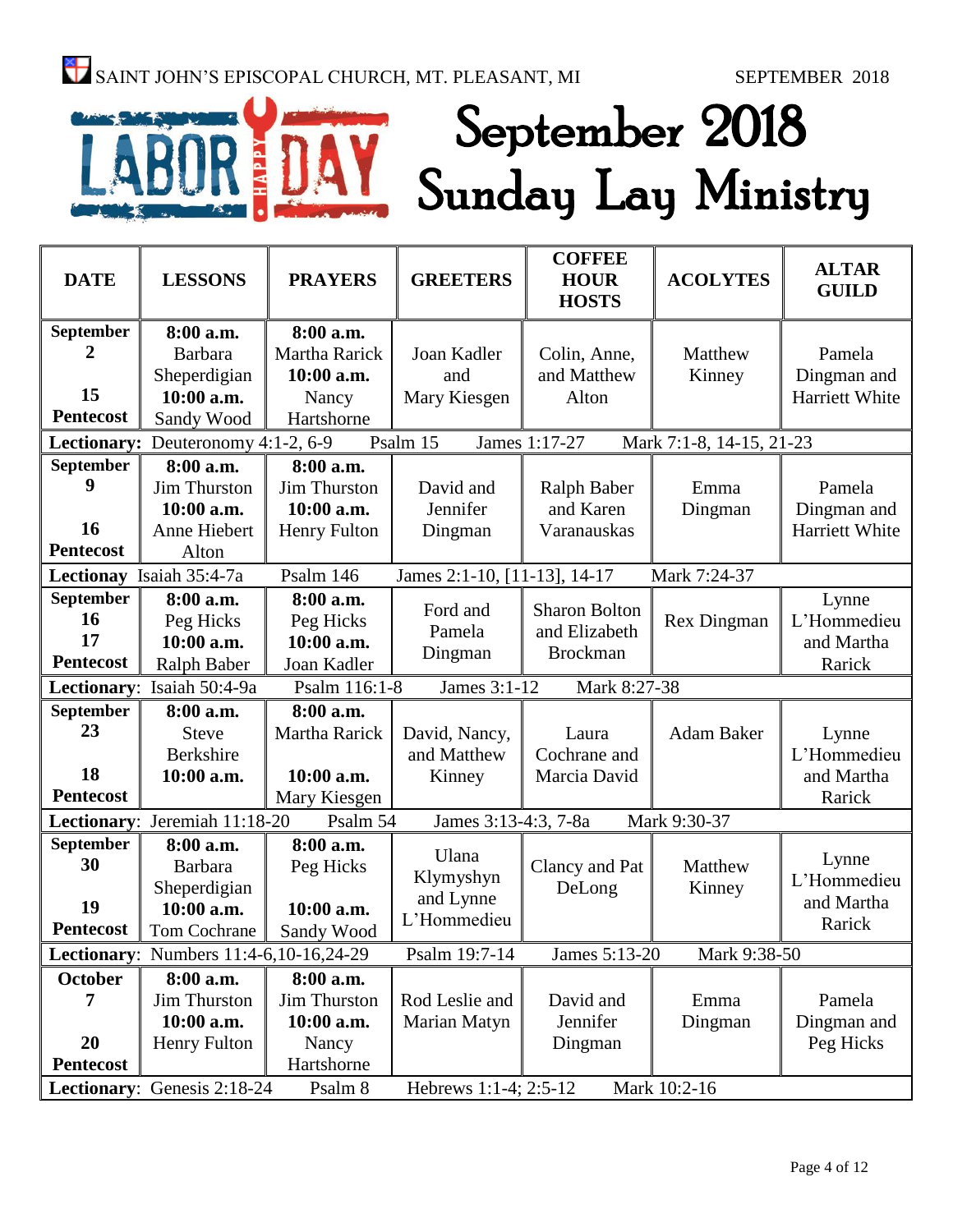

SAINT JOHN'S EPISCOPAL CHURCH, MT. PLEASANT, MI SEPTEMBER 2018

### SEPTEMBER 2018 at St. John's Episcopal Church. For updates, visit the Parish Website and click on "Calendar"

| 21 TERREDER 2010 at 00 JOHN 0 EPROOPAL ORANGII TOT apaatoog vidit the Farroll Webblet and |                      |                 |                |                  |                    |                      |                 |
|-------------------------------------------------------------------------------------------|----------------------|-----------------|----------------|------------------|--------------------|----------------------|-----------------|
| Sunday                                                                                    | Monday               | Tuesday         |                | Wednesday        | Thursday           | Friday               | Saturday        |
| $\overline{2}$<br>15 Pentecost                                                            | $\mathbf{3}$         |                 |                | $\mathcal{F}$    | 6                  | 7                    | 8               |
| 8 a Morning Prayer                                                                        |                      | 10 a.m. Tai Chi |                | Rev. Nancy away  | 10 a.m. Tai Chi    | Office Closed        |                 |
| 10 a Morning Prayer                                                                       | Labor Day            |                 |                | Wednesday-Friday |                    |                      |                 |
| 9 a Sunday School                                                                         | Office Closed        | 5:3-p.m. Yoga   |                | Sept. 5-7        | 5 p Choir Rehersal |                      |                 |
| 10 a Pine River                                                                           |                      |                 |                |                  |                    |                      |                 |
| 5 p. Holy Euchars                                                                         |                      | 7 p.m.          |                |                  | 7-9 p League of    |                      |                 |
| at Emmaus                                                                                 |                      | Compassionate   |                |                  | <b>Women Votes</b> |                      |                 |
| 5 p Yoga                                                                                  |                      | Friends         |                |                  | (Parish House)     |                      |                 |
| 9<br>16 Pentecost                                                                         | 10                   |                 | 11             | 12               | 13                 | 14                   | 15              |
| 8 a Holy Euchrist                                                                         | 12 Noon DOK          |                 |                |                  |                    | Office Closed        | 10 a.m.         |
| 10 a Choral Eucharist                                                                     |                      | 10 a.m. Tai Chi |                |                  |                    |                      | St. Demetrios   |
| 9 a Sunday School                                                                         | 9:30 a Staff Meeting |                 |                |                  | 10 a.m. Tai Chi    |                      | GreekOrthodox   |
| 10 a Pine River                                                                           |                      |                 |                |                  |                    |                      | Church worships |
| 11:30 a Vestry Meets                                                                      | 4 p.m.               | 5:30 p.m. Yoga  |                |                  |                    |                      |                 |
| 5 p. Holy Euchars                                                                         | <b>Music Meeting</b> |                 |                |                  | 5 p Choir Rehersal |                      |                 |
| at Emmaus                                                                                 |                      |                 |                |                  |                    |                      |                 |
| 5 p Yoga                                                                                  | 5:p EfM              |                 |                |                  |                    |                      |                 |
| 16<br>17 Pentecost                                                                        | 17                   |                 | 18             | 19               | 20                 | 21                   | 22              |
| 8 a Holy Euchrist                                                                         |                      |                 |                |                  | 10 a.m. Tai Chi    | <b>Office Closed</b> |                 |
| 10 a Choral Eucharist                                                                     |                      | 10 a.m. Tai Chi |                |                  |                    |                      |                 |
| 9 a Sunday School                                                                         | 4 p.m.               |                 |                |                  | 5 p Choir Rehersal |                      |                 |
| 10 a Pine River                                                                           | <b>Music Meeting</b> | 5:3- p.m. Yoga  |                |                  |                    |                      |                 |
| 5 p. Holy Euchars                                                                         |                      |                 |                |                  |                    |                      |                 |
| at Emmaus                                                                                 | 5:p EfM              |                 |                |                  |                    |                      |                 |
| 5 p Yoga                                                                                  |                      |                 |                |                  |                    |                      |                 |
| 18 Pentecost<br>23                                                                        | 24                   |                 | 25             | 26               | 27                 | 28                   | $\overline{29}$ |
| 8 a Holy Euchrist                                                                         | Evangel Deadline     |                 |                |                  |                    | <b>Office Closed</b> |                 |
| 10 a Choral Eucharist                                                                     |                      | 10 a.m. Tai Chi |                |                  | 10 a.m. Tai Chi    |                      |                 |
| 9 a Sunday School                                                                         | 4 p.m.               |                 |                |                  |                    |                      |                 |
| 10 a Pine River                                                                           | <b>Music Meeting</b> | 5:3- p.m. Yoga  |                |                  | 5 p Choir Rehersal |                      |                 |
| 5 p. Holy Euchars                                                                         |                      |                 |                |                  |                    |                      |                 |
| at Emmaus                                                                                 | :p EfM               |                 |                |                  |                    |                      |                 |
| 5 p Yoga                                                                                  |                      |                 |                |                  |                    |                      |                 |
| 19 Pentecost<br>30                                                                        | Sept. 1              |                 | $\overline{2}$ | 3 <sup>7</sup>   | $\overline{4}$     | 5                    |                 |
| 8 a Holy Euchrist                                                                         |                      |                 |                |                  |                    | <b>Office Closed</b> |                 |
| 10 a Choral Eucharist                                                                     | 4 p.m.               | 10 a.m. Tai Chi |                |                  | 10 a.m. Tai Chi    |                      |                 |
| 9 a Sunday School                                                                         | <b>Music Meeting</b> |                 |                |                  |                    |                      |                 |
| 10 a Pine River                                                                           |                      | 5:3- p.m. Yoga  |                |                  | 5 p Choir Rehersal |                      |                 |
| 5 p. Potluck & Holy                                                                       | 5:p EfM              |                 |                |                  |                    |                      |                 |
| <b>Euchars at Emmaus</b>                                                                  |                      |                 |                |                  |                    |                      |                 |
| 5 p Yoga                                                                                  |                      |                 |                |                  |                    |                      |                 |
|                                                                                           |                      |                 |                |                  |                    |                      |                 |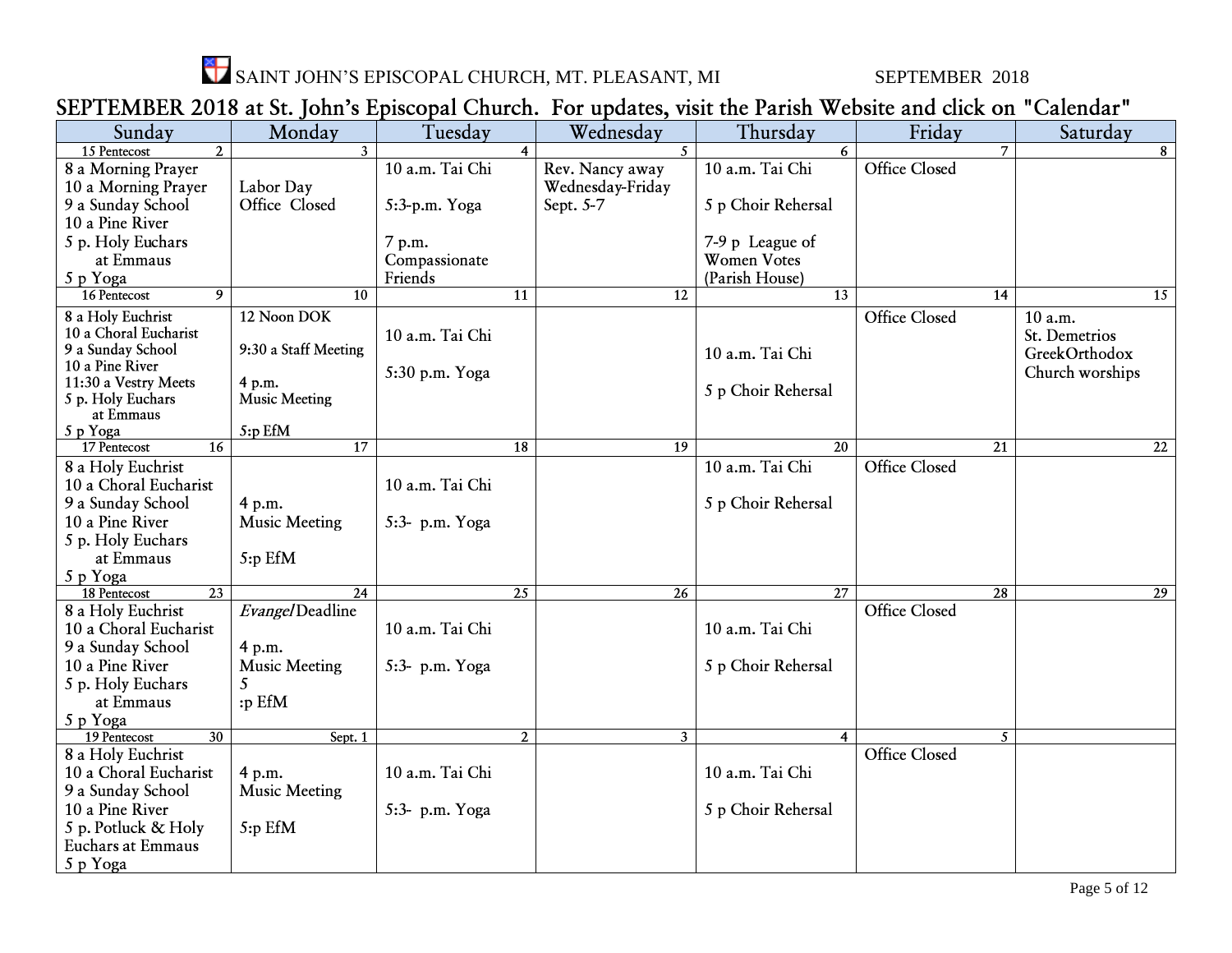

**This is our Greeter/Coffee Hour Host Schedule—If you cannot serve on the date you were given, please exchange dates with someone else on the list and call the Parish Secretary at 773-74**

**Greeters**



### **September**

- Joan Kadler and Mary Kiesgen
- David and Jennifer Dingman
- Ford and Pamela Dingman
- David, Nancy and Matthew Kinney
- Ulana Klymyshyn and Lynne L'Hommedieu

### **October**

- Rod Leslie and Marian Matyn
- Sandy Wood and Sharon Bolton
- Colin, Anne and Matthew Alton
- Laura Cochrane and Marcia David

### **November**

- David and Jennifer Dingman
- Ford and Pamela Dingman
- Joan Kadler and Mary Kiesgen
- David, Nancy, and Matthew Kinney

**Coffee Hour Hosts**



### **September**

- Colin, Anne and Matthew Alton
- Ralph Baber and Karen Varanauskas
- Sharon Bolton and Elizabeth Brockman
- Laura Cochrane and Marcia David
- Kendall and Lois Klumpp

### **October**

- David and Jennifer Dingman
- Ford and Pamela Dingman
- Joan Kadler and Mary Kiesgen
- David, Nancy and Matthew Kinney

### **November**

- Carol Lauffer and Lynne L'Hommedieu
- Rod Leslie and Marian Matyn
- Christi Brookes, D.J. and Misha Proctor
- Harriett White and Sandy Wood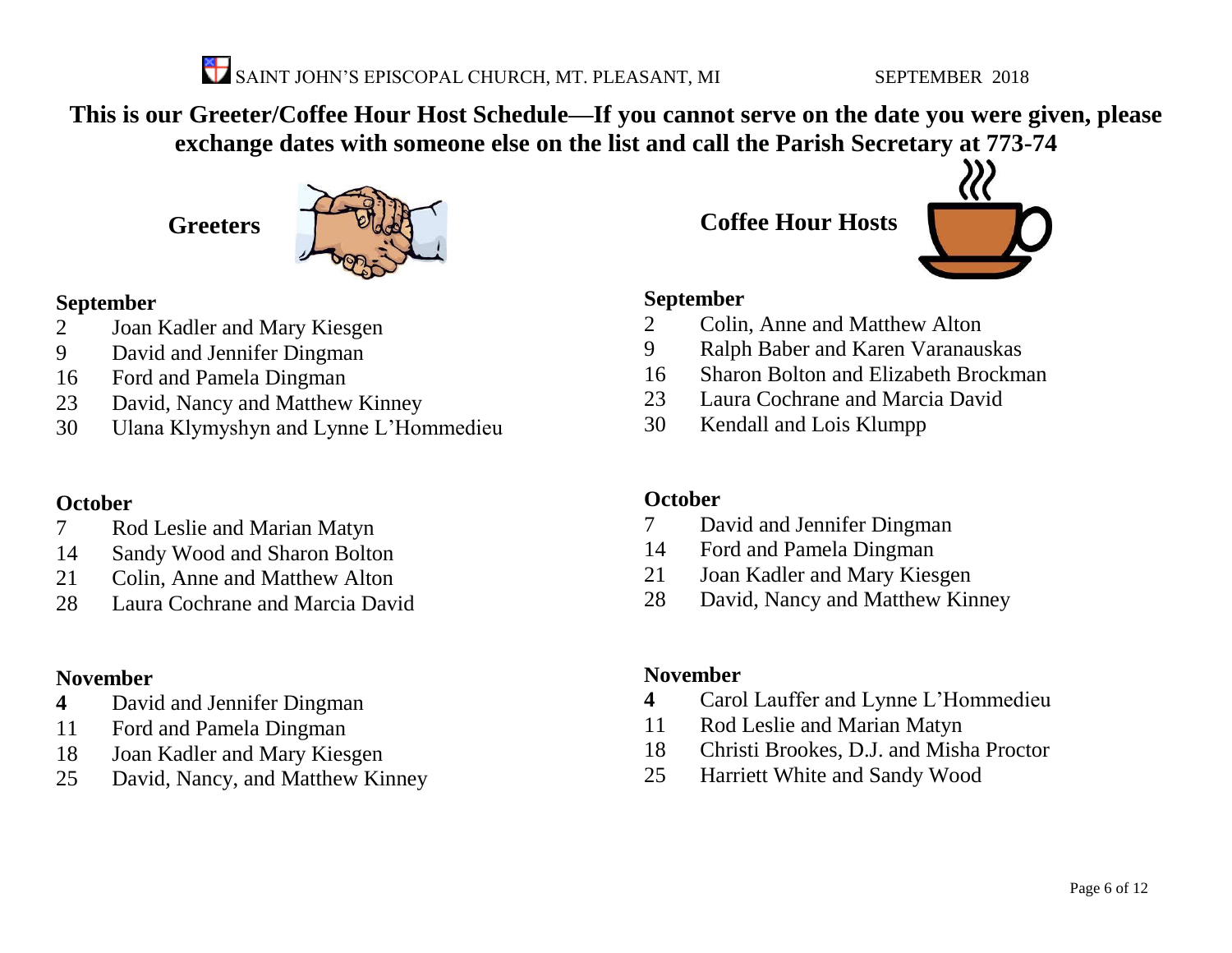### **St. John's Episcopal Church Mt. Pleasant, MI 48858 Vestry Minutes, August 13, 2018**

Present are Adam Baker (clerk), Ella Jo Regan, Ulana Klymyshyn, Tom Cochrane, Marcia David, Bernice Cole, Nancy Herman-Kinney, David Shirley. Guests are Diane Stier, Linda-Susan Beard, and Joan and Al Salmonsen.

Ella Jo moves to approve July minutes, Marcia seconds. Vestry approves July minutes. David announces that the first Sunday we revert to two services will both be Morning Prayer led by Nancy Fulton.

David mentions that Harriett White has agreed to serve the remainder of Liz Brockman's term. She will serve through 2020 and will start attending meetings in September. Sr Linda-Susan mentions that the Center for Christian Spirituality has decided on "We are all seekers" as the opening words of their mission statement. She also talks about the Roanridge Grant and the stipulations for the grant money and how it is used. She explains that the grant was for congregations in rural or outlying areas that are in significant transition or dwindling in numbers. The grant was for six congregations and the development of lay leadership, especially in contemplative prayer or contemplative spirituality. The requirement for using grant funds is specifically for use for activities of contemplative prayer. Linda-Susan leaves upon completing her discussion.

David mentions that sending a letter to the Bishop acknowledging Wayne's retirement will officially start the search process. Bernice moves Vestry approve David sending the letter, Ulana seconds. David is not sure how soon afterward Val Ambrose will get in touch with us, and he does not think we should be too active in the process until we go back to two services. David tells Vestry to read the Charge to the previous Search Committee as a starting point. He thinks we should have a charge ready by October 1st. The search committe will have 2 members of Vestry and 6 from the general congregation. David and Diane stress that it is very important to select a diverse range of committee members so the congregation, and not any faction or clique, is represented. David states that after the Charge to the committee is created the Committee itself is assembled and selected. They form a meeting schedule. They form a self-study of the entire congregation about what they want in a new rector. The results are shared with Vestry. They then create a Parish Profile, a Rector Profile and a Community Profile. Those documents go to the Bishop and the Diocese Standing Committee for approval. On approval they are sent to the Office of Transition Ministries at the National Church. The office publicizes the job opening. Candidates meet with Search Committee and Vestry only and the Trial Mass is held only for the Vestry and Search Committee.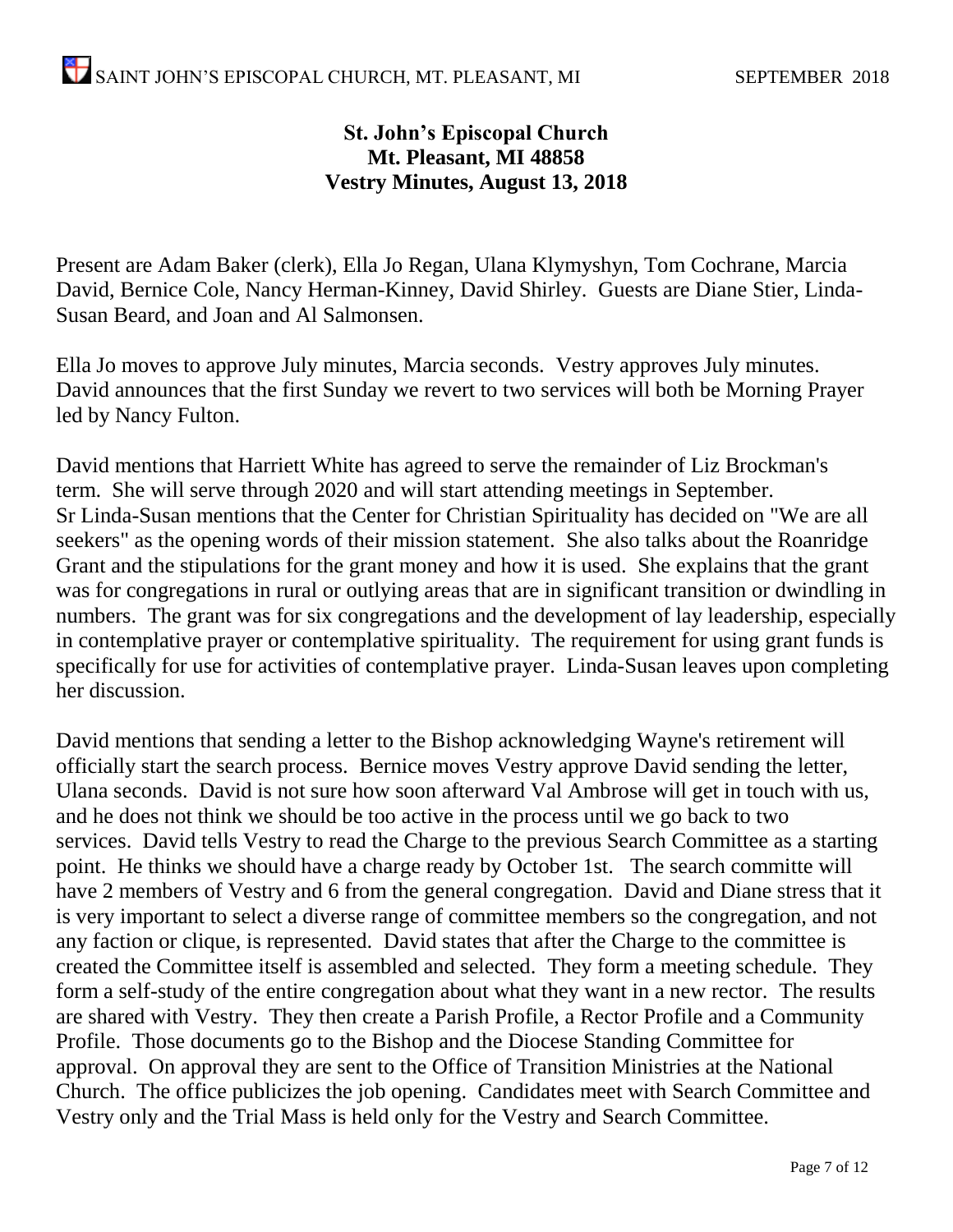Clancy is not here so we do not have a financial report.

Nancy reports that the ramp at the back of the Rectory was stained last week and is apparently looking good.

David states that the Deacon's discretionary fund is running quite low and that Nancy asked that we moves what was left in Wayne's discretionary fund be moved into the Deacon's. There is about \$130 left in Wayne's fund. Clancy will discuss this the next time he is in a meeting.

David announces that he has bought Wayne and Harry's baby grand piano and he is donating it to be put in the Parish Hall. It is in very good condition. David also mentions that he wants to get a bid from ABD Design and Engineering, a Grand Rapids company that remodels interior spaces to make them acoustically better, to work on the parish hall. David also reports that Pat Thurston reported that the proceeds from the Art Auction on October 26 will go toward the acoustic remodel.

David reports that the next Vestry meeting will be Sunday, September 9th at 11:30 am. Staff meetings will be held Monday morning so Sr Diane can attend. Ulana reports November 4-18 will be when St. Johns hosts the homeless shelter.

Tom moves to adjourn, Nancy seconds. Vestry adjourns.

Faithfully submitted, Adam Baker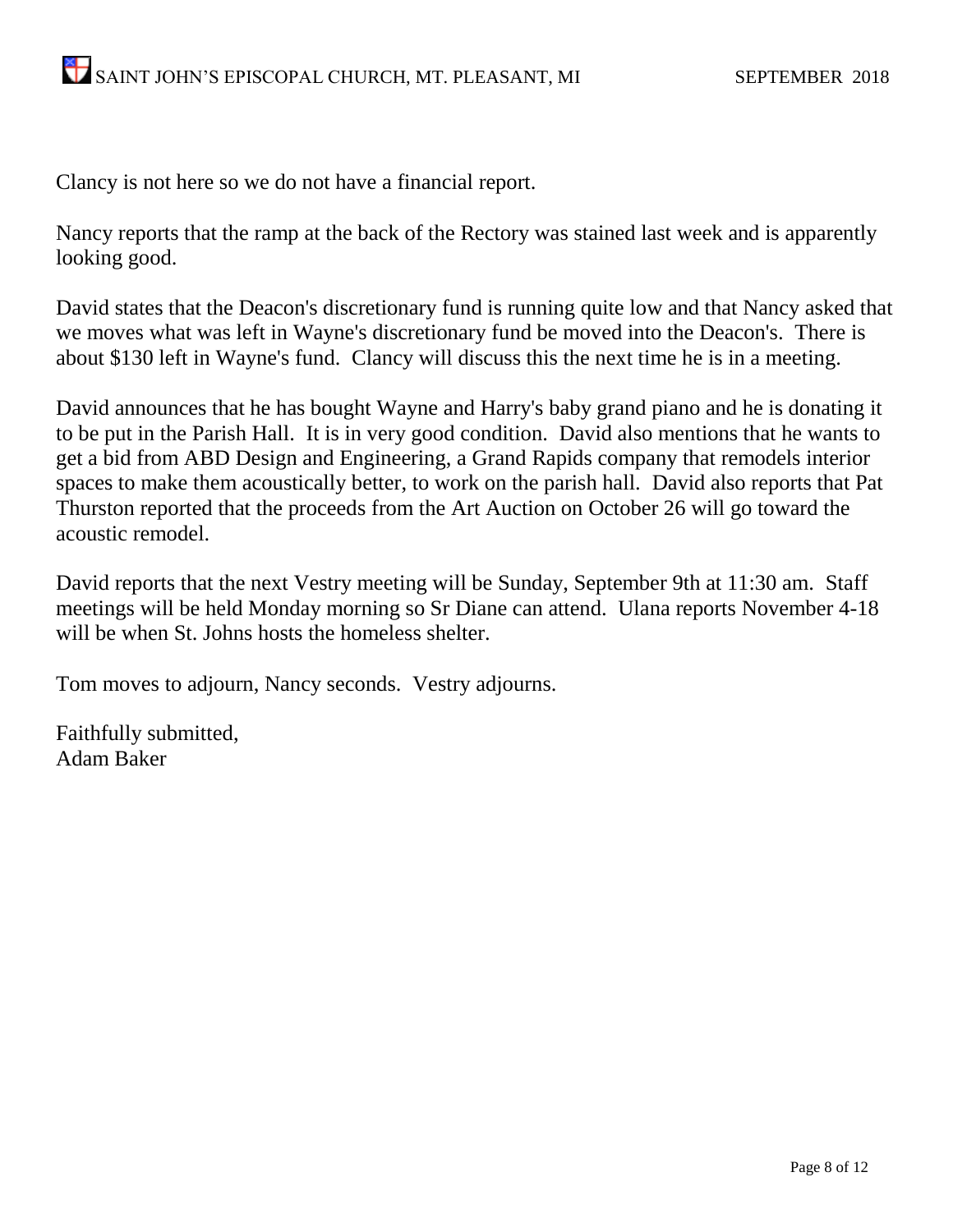# SAINT JOHN'S EPISCOPAL CHURCH, MT. PLEASANT, MI SEPTEMBER 2018

### **July 2018 Financial Report**

Below is a summary of operating fund activity through the end of July (58.33%).

Unrestricted operating fund receipts..............................................\$ 110,156.29 (56.60% of budget) Unrestricted operating fund expenditures.........................................125,404.61 (64.44% of budget)

### **Operating fund receipts over (under) expenditures ................. \$ (15,248.32)**

Through July, income is approximately \$5,000 below expenses, when annualizing rector salary and benefits. Please verify that your pledge is up to date. The roof repair (\$5,000) has been paid. Finally, I am pleased to announce that our parish raised \$5,250.00 for Wayne's retirement gift.

### **Cash balances on July 31, 2018 are as follows:**

| Capital Campaign funds balance on January 1, 201820,103.05 |  |
|------------------------------------------------------------|--|
| Capital Campaign funds balance on July 31, 201815,581.51   |  |

### **Capital Fund Activity For July:**

|--|--|--|--|--|

### **BUILDING PROJECT**

| Non-Capitalized Expenses (Bank Fees/Interest) 16,247.93 |  |
|---------------------------------------------------------|--|

|--|--|

Anticipated Expenses:

### **TOTAL PROJECT COST.....................................475,910.92**

Clancy DeLong Treasurer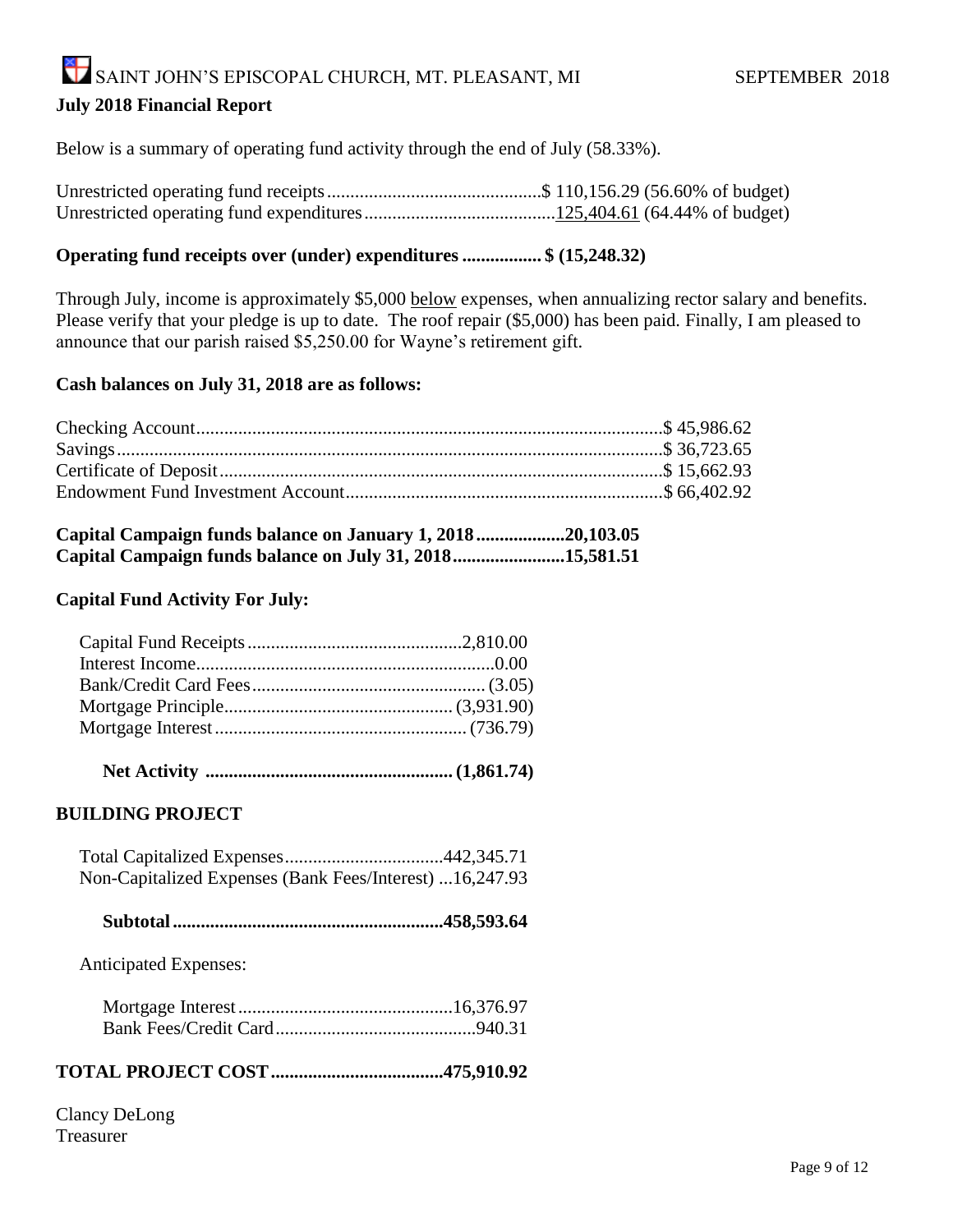### **ANGLICAN WORTHIES**

### 334. Clough, Arthur Hugh (1819-1861) Poet (pt. ii)

Very much at loose ends, Clough applied for a professorship in classics in Australia (!). He needed a source of revenue because he had fallen love with Blanche Mary Shore Smith (1828-1904), a cousin of Florence \*Nightingale, to whom he became engaged in 1852. He was apparently willing to accept employment anywhere, because the following year he sailed with Thackeray to this country, looking for work. In Boston he met the usual literati besides Emerson—people like Longfellow and Charles Eliot Norton (president of Harvard). He supported himself with tutoring, but that is all that turned up. In the event, however, he was saved from destitution by his friends back home who found him employment as an "examiner" in the relatively new education office, where Mathew Arnold, Thomas \*Arnold's son, also worked, and he was able to marry Miss Smith. Of this successful union were four known children, including a daughter who followed her father into educational administration.

At the same time, however, Clough became involved in Florence Nightingale's campaign to clean up military hospitals. The reader will remember what a taskmaster Florence could be! Clough's health suffered so severely, between his work and her demands, that he was granted sick leave in 1861, and traveled to the warmest climes of southern Europe to regain his health. Here he began "his last long poetical venture," *Mari Magna*, a set of seven poetic narratives as told by travelers entertaining one another aboard ship, a sort of nautical *Canterbury Tales*. When he returned, he went to the Pyrenees with Tennyson and his wife. His health suffered further and he died in Florence that fall and was buried there.

Nowadays we accord Clough the sobriquet of "promise," which I do not see. Promise, perhaps, but unable to discover or accommodate himself to the forms in English verse that would make him more inviting to the Victorian reader who was still interested in reading poetry. Moreover, Clough strikes me as a fairly unhappy figure. He had a good marriage, but until his appointment in the growing educational bureaucracy, was unable to settle into steady employment. It did not help that he had lost much of his faith, but this happened in that age as it does now.

I think that many people consider the Victorian Age as a culturally solidified period, unyielding to external influences, unified under the rule of one woman throughout seventy years of monarchy. But if my survey of Anglican figures has any influence upon the mind of the reader, it should show that it was anything but that. Industrialization in the Midlands changed the demography of the kingdom and the distribution of wealth, as did the spread of empire into Africa and India, but the more obvious example, as these pages have shown, has been the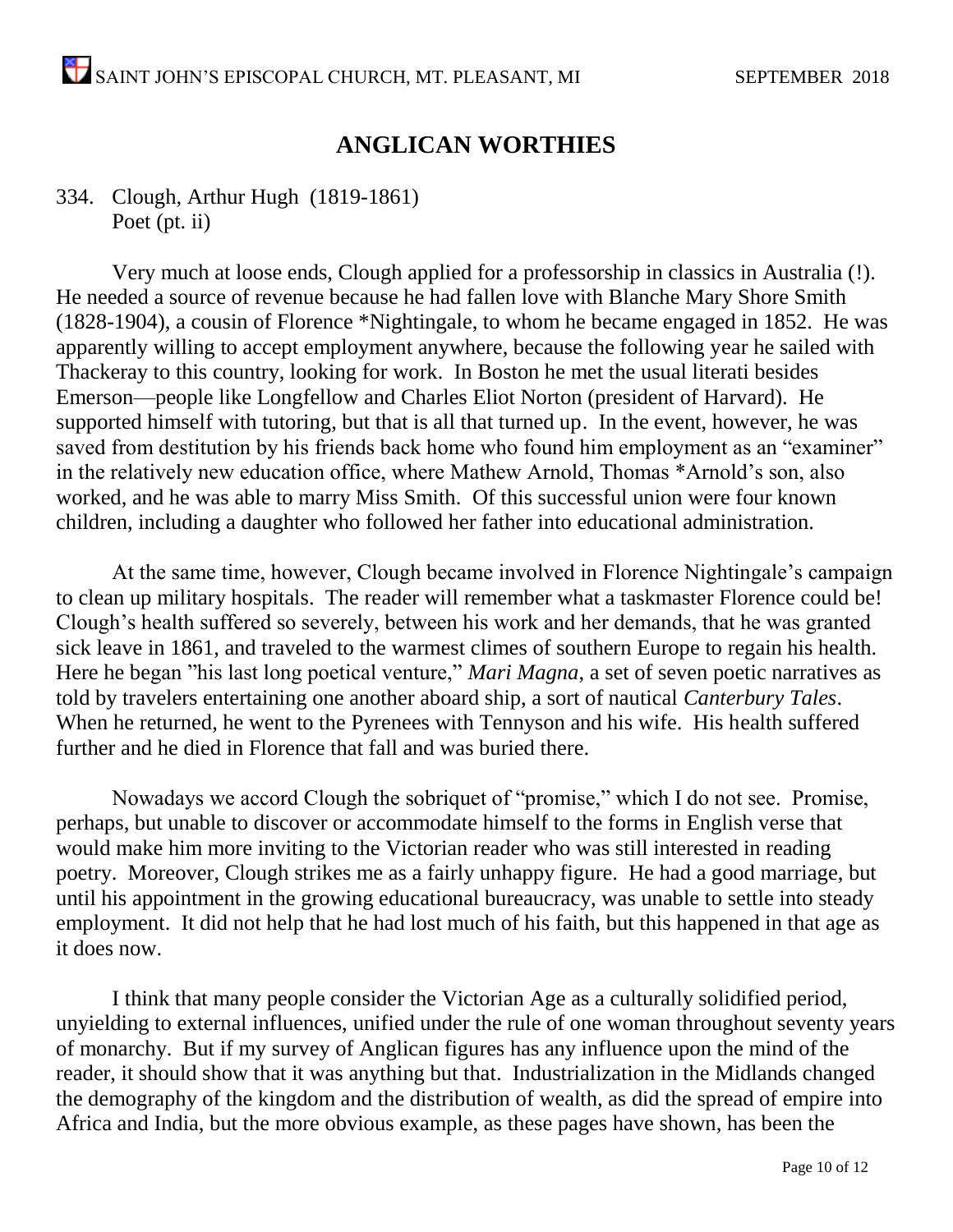various understandings of the nation's Christian faith, especially as it was impacted by the new German biblical criticism and the published papers of Charles Darwin and Alfred Wallace. The Victorian period, for all its pruderies, its Bowdlerisms, and its heavy, cultural clothing to cover the intimate and controversial, was an age of struggle. And the experiences of Clough show him to be another victim of it.

There are more "eminent" Victorians to follow: Matthew Arnold, The Reverend William Spooner (of "Spoonerisms"), Francis Palgrave, Charles Dodgson (*Alice in Wonderland*), Dante and Christina Rossetti, and Thomas Crapper (inventor of the flush toilet). --hlf

### **St John's and Friends first annual Arty Party Friday, October 26th**

Bring a friend and join the Parish for an evening of food, fun, and frivolity as we auction art and experiences to raise money for sound dampening in the Parish Hall. For donating art items, please contact Harriette White. More information will come each week!